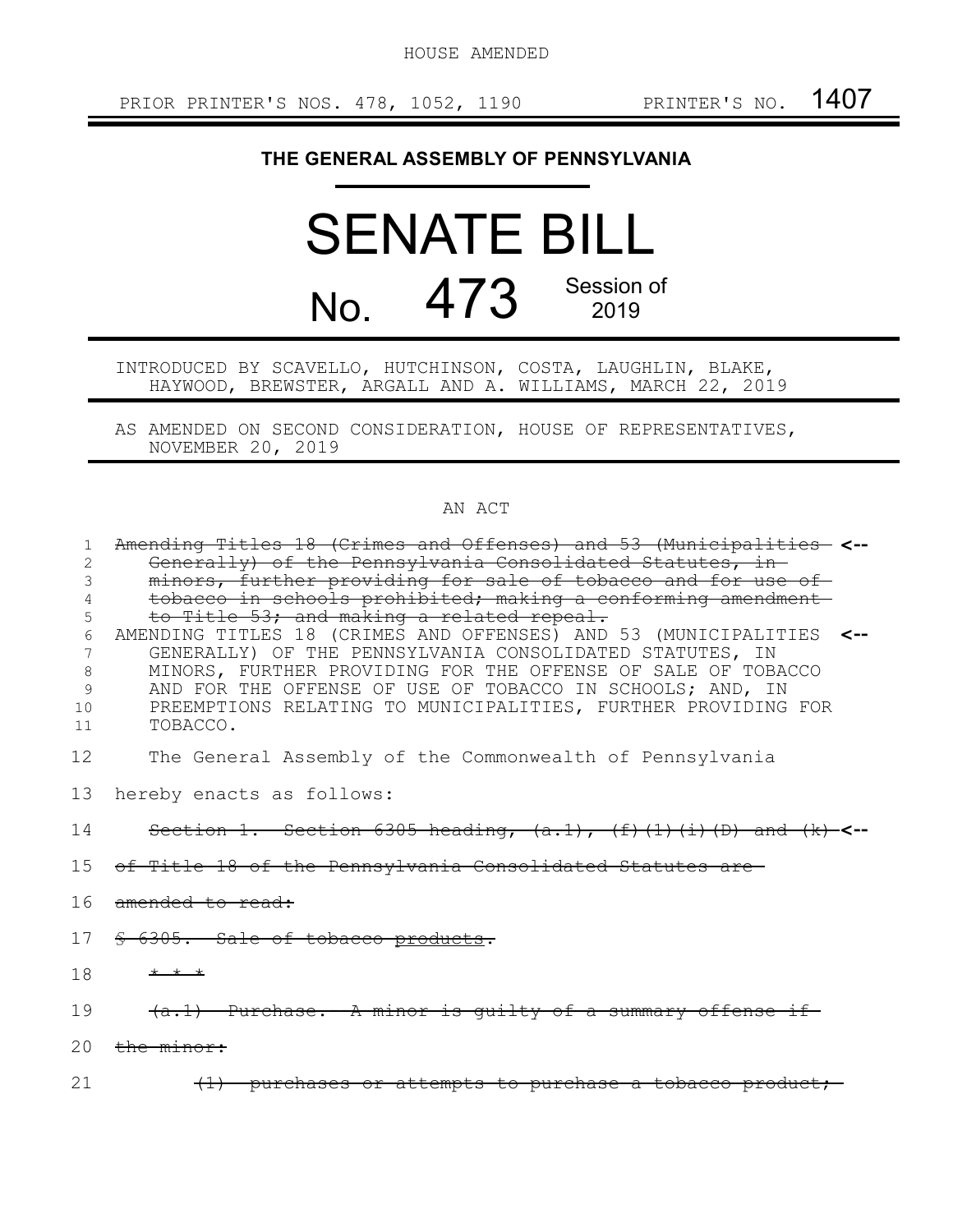1 <del>or</del>

| $\mathbf{2}$ | (2) knowingly falsely represents himself to be at least-         |
|--------------|------------------------------------------------------------------|
| 3            | [18] 21 years of age to a person for the purpose of              |
| 4            | purchasing or receiving a tobacco product.                       |
| 5            | * * *                                                            |
| 6            | (f) Exceptions.                                                  |
| 7            | (1) The following affirmative defense is available:              |
| 8            | (i) It is an affirmative defense for a retailer to               |
| 9            | an offense under subsection $(a)$ $(1)$ and $(2)$ that, prior to |
| 10           | the date of the alleged violation, the retailer has-             |
| 11           | complied with all of the following:                              |
| 12           | $+$ $+$ $+$                                                      |
| 13           | (D) trained all employees selling tobacco-                       |
| 14           | products to verify that the purchaser is at least-               |
| 15           | [18] 21 years of age before selling tobacco products,            |
| 16           | $+$ $+$ $+$                                                      |
| 17           | (k) Definitions. As used in this section, the following          |
| 18           | words and phrases shall have the meanings given to them in this- |
| 19           | subsection:                                                      |
| 20           | "Cigarette." A roll for smoking made wholly or in part of-       |
| 21           | tobacco, irrespective of size or shape and whether or not the-   |
| 22           | tobacco is flavored, adulterated or mixed with any other-        |
| 23           | ingredient, the wrapper or cover of which is made of paper or    |
| 24           | other substance or material except tobacco. The term does not    |
| 25           | include a cigar.                                                 |
| 26           | "Cigarette license." A license issued under section 203 A or-    |
| 27           | $213$ A of the act of April 9, 1929 (P.L.343, No.176), known as  |
| 28           | The Fiscal Code.                                                 |
| 29           | "Department." The Department of Revenue of the Commonwealth.     |
| 30           | "Minor." An individual under [18] 21 years of age.               |
|              | 20190SB0473PN1407<br>$-2 -$                                      |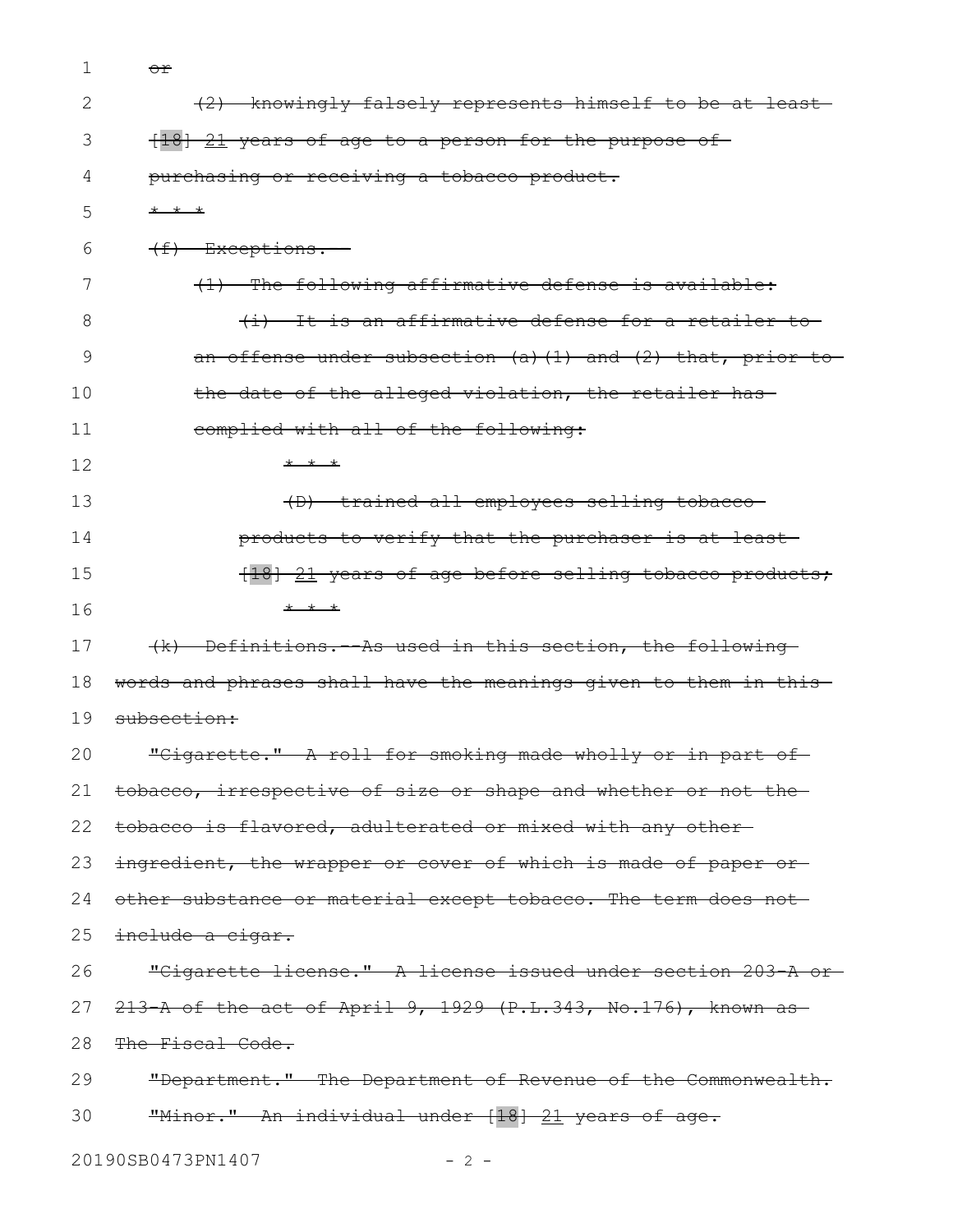| 1  | "Pack of cigarettes." As defined in section 1201 of the act-     |
|----|------------------------------------------------------------------|
| 2  | of March 4, 1971 (P.L.6, No.2), known as the Tax Reform Code of  |
| 3  | 1971.                                                            |
| 4  | "Pipe tobacco." Any product containing tobacco made-             |
| 5  | primarily for individual consumption that is intended to be-     |
| 6  | smoked using tobacco paraphernalia.                              |
| 7  | "Retailer." A person licensed to sell cigarettes under-          |
| 8  | section 203 A or 213 A of the act of April 9, 1929 (P.L.343,     |
| 9  | No.176), known as The Fiscal Code, or a lawful retailer of other |
| 10 | tobacco products.                                                |
| 11 | "Smokeless tobacco." Any product containing finely cut,-         |
| 12 | ground, powdered, blended or leaf tobacco made primarily for-    |
| 13 | individual consumption that is intended to be placed in the oral |
| 14 | or nasal cavity and not intended to be smoked. The term-         |
| 15 | includes, but is not limited to, chewing tobacco, dipping-       |
|    |                                                                  |
| 16 | tobacco and snuff.                                               |
| 17 | "Tobacco product." [A cigarette, cigar, pipe tobacco or          |
| 18 | other smoking tobacco product or smokeless tobacco in any form,  |
| 19 | manufactured for the purpose of consumption by a purchaser, and  |
| 20 | any cigarette paper or product used for smoking tobacco.] As     |
| 21 | follows:                                                         |
| 22 | (1) The term includes:                                           |
| 23 | (i) Any product containing, made or derived from-                |
| 24 | tobacco or nicotine that is intended for human-                  |
| 25 | <u>consumption, whether smoked, heated, chewed, absorbed, </u>   |
| 26 | dissolved, inhaled, snorted, sniffed or ingested by any-         |
| 27 | other means, including, but not limited to, a cigarette,         |
| 28 | <u>a cigar, a little cigar, chewing tobacco, pipe tobacco, </u>  |
| 29 | snuff and snus.                                                  |

20190SB0473PN1407 - 3 -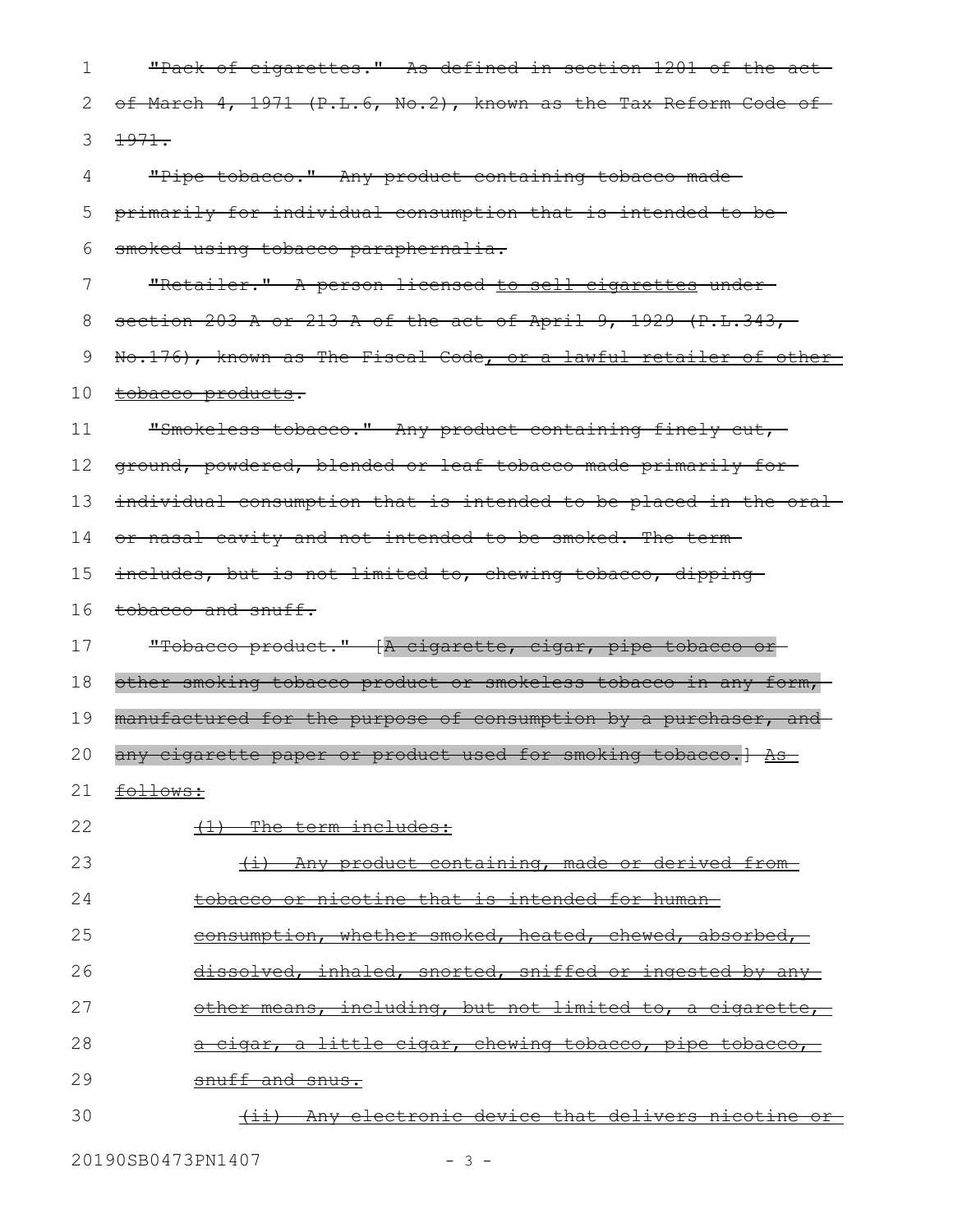| 1  | another substance to a person inhaling from the device,           |
|----|-------------------------------------------------------------------|
| 2  | including, but not limited to, an electronic cigarette,           |
| 3  | cigar, pipe and hookah.                                           |
| 4  | <u>(iii) Any component, part or accessory of the</u>              |
| 5  | product or electronic device under subparagraphs (i) and          |
| 6  | (ii), whether or not sold separately.                             |
| 7  | $(2)$ The term does not include:                                  |
| 8  | <u>(i) A product that has been approved by the United-</u>        |
| 9  | <u>States Food and Drug Administration for sale as a tobacco-</u> |
| 10 | cessation product or for other therapeutic purposes where         |
| 11 | the product is marketed and sold solely for such approved         |
| 12 | purpose.                                                          |
| 13 | <u>(ii) A device under paragraph (1)(ii) or (iii) if-</u>         |
| 14 | sold by a dispensary licensed under the act of April 17,          |
| 15 | 2016 (P.L.84, No.16), known as the Medical Marijuana Act.         |
| 16 | "Tobacco vending machine." A mechanical or electrical device      |
| 17 | from which one or more tobacco products are dispensed for a       |
| 18 | consideration.                                                    |
| 19 | Section 2. Section 6306.1 heading, (a) and (d) of Title 18-       |
| 20 | are amended and the section is amended by adding subsections to   |
| 21 | read:                                                             |
| 22 | § 6306.1. Use of tobacco products in schools prohibited.          |
| 23 | (a) Offense defined. A pupil [who] commits a summary              |
| 24 | offense if the pupil possesses or uses [tobacco] a tobacco        |
| 25 | product:                                                          |
| 26 | $\frac{1}{1}$ in a school building[ $\frac{1}{1}$ ]               |
| 27 | (2) on a school bus or other vehicle owned by, leased by          |
| 28 | or under the control of a school district; or                     |
| 29 | (3) on school property owned by, leased by or under the-          |
| 30 | control of a school district [commits a summary offense].         |
|    |                                                                   |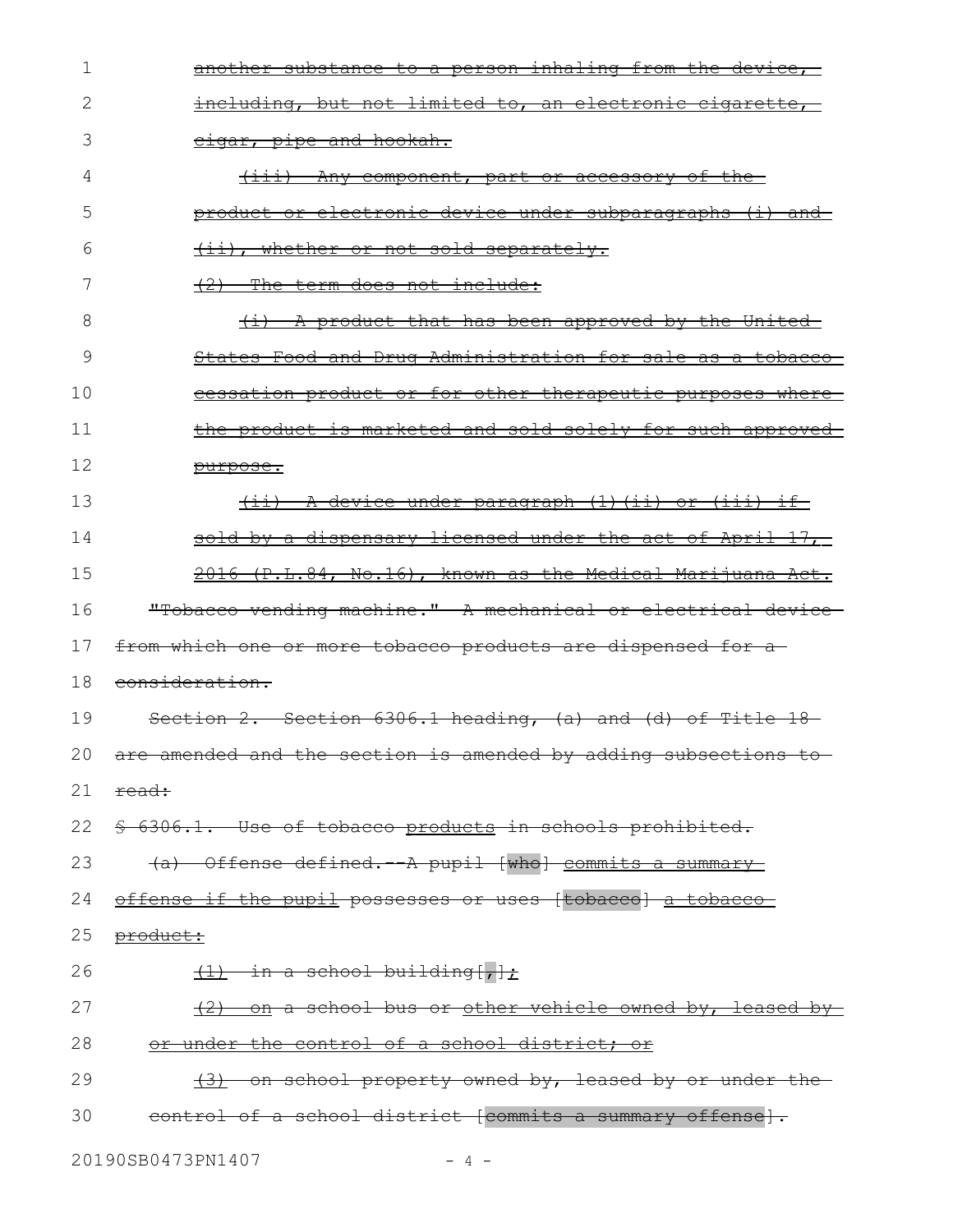| 1  | (a.1) Additional offense defined.--                                 |
|----|---------------------------------------------------------------------|
| 2  | (1) Any person other than a pupil commits a summary                 |
| 3  | offense if the person uses a tobacco product:                       |
| 4  | <del>in a school building;</del><br>$\overline{+1}$                 |
| 5  | $(i)$ on a school bus or other vehicle owned by,                    |
| 6  | leased by or under the control of a school district; or             |
| 7  | <u>(iii) on school property owned by, leased by or-</u>             |
| 8  | under the control of a school district.                             |
| 9  | (2) The board of school directors may designate certain             |
| 10 | areas on property owned by, leased by or under the control of       |
| 11 | the school district where tobacco product use by persons            |
| 12 | other than pupils is permitted. The areas shall be no less-         |
| 13 | than 50 feet from school buildings, stadiums or bleachers.          |
| 14 | $(a.2)$ Policy.                                                     |
| 15 | (1) The board of school directors shall establish a-                |
| 16 | policy to enforce the prohibition of tobacco product use            |
| 17 | under this section and may further establish policy relating        |
| 18 | <u>to tobacco product use at school sponsored events which are-</u> |
| 19 | held off school premises.                                           |
| 20 | (2) The board of school directors shall notify                      |
| 21 | employees, pupils and parents of the policy developed in-           |
| 22 | paragraph (1) by publishing the information in a student            |
| 23 | handbook and parent newsletter and on posters or other-             |
| 24 | efficient means.                                                    |
| 25 | * * *                                                               |
| 26 | (c.1) Construction. This section supersedes any municipal           |
| 27 | ordinance or school board requlation to the contrary.               |
| 28 | (d) Definitions. As used in this section, the following-            |
| 29 | words and phrases shall have the meanings given to them in this     |
| 30 | subsection:                                                         |
|    |                                                                     |

20190SB0473PN1407 - 5 -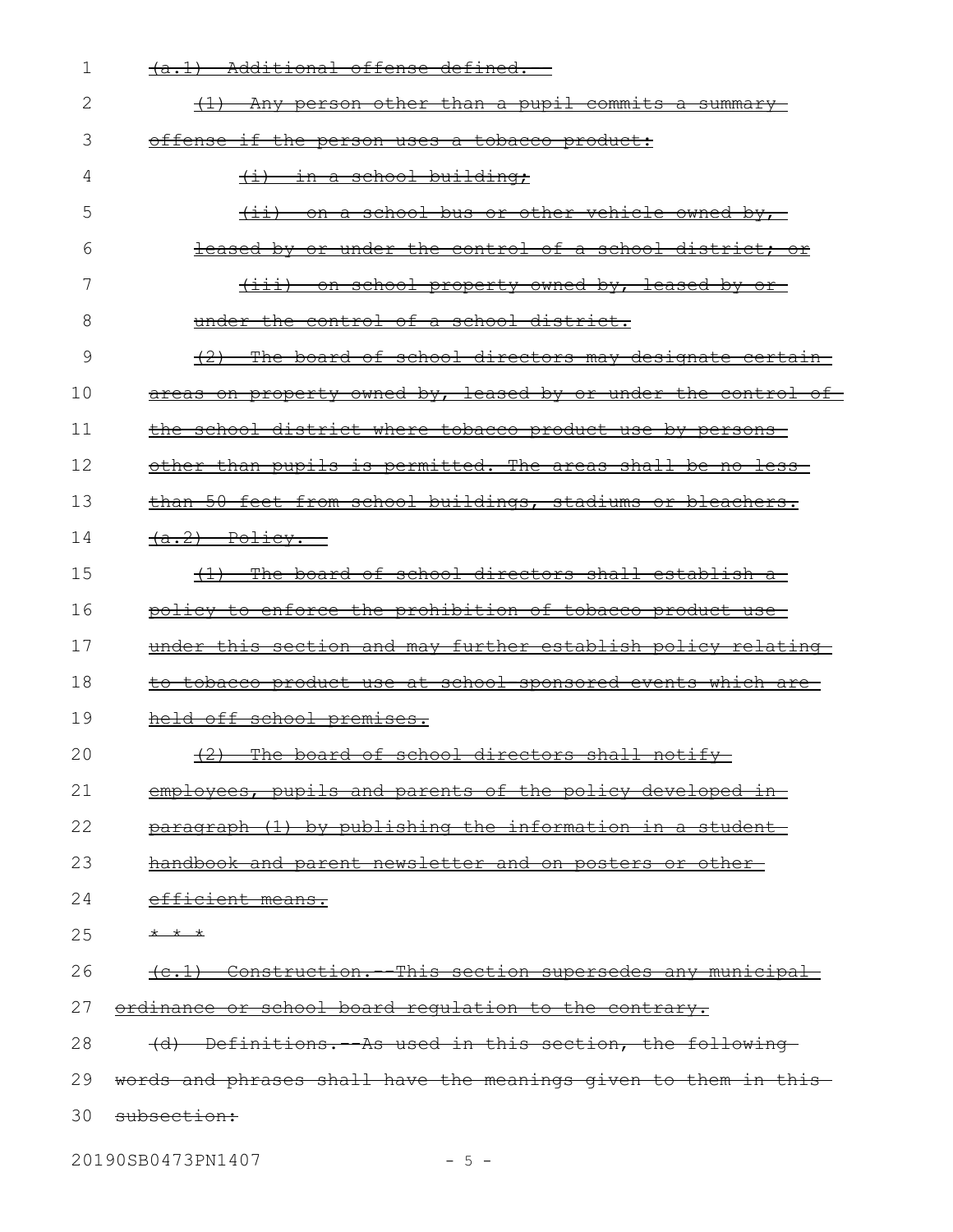| 1  | "Pupil." A person between the ages of 6 and 21 years who is-    |
|----|-----------------------------------------------------------------|
| 2  | enrolled in school.                                             |
| 3  | "School." A school operated by a joint board, board of          |
| 4  | directors or school board where pupils are enrolled in-         |
| 5  | compliance with Article XIII of the act of March 10, 1949-      |
| 6  | $(P.L.30, No.14)$ , known as the Public School Code of 1949,    |
| 7  | including area vocational schools and intermediate units.       |
| 8  | ["Tobacco." A lighted or unlighted cigarette, cigar, pipe or    |
| 9  | other lighted smoking product and smokeless tobacco in any      |
| 10 | form.}                                                          |
| 11 | "Tobacco product." As follows:                                  |
| 12 | $\{1\}$ The term includes:                                      |
| 13 | (i) Any product containing, made or derived from-               |
| 14 | tobacco or nicotine that is intended for human-                 |
| 15 | consumption, whether smoked, heated, chewed, absorbed,          |
| 16 | dissolved, inhaled, snorted, sniffed or ingested by any-        |
| 17 | other means, including, but not limited to, a cigarette,        |
| 18 | <u>a cigar, a little cigar, chewing tobacco, pipe tobacco, </u> |
| 19 | snuff and snus.                                                 |
| 20 | (ii) Any electronic device that delivers nicotine<br><u>or</u>  |
| 21 | another substance to a person inhaling from the device,         |
| 22 | including, but not limited to, an electronic cigarette,         |
| 23 | cigar, pipe and hookah.                                         |
| 24 | <u>(iii) Any component, part or accessory of the-</u>           |
| 25 | product or electronic device under subparagraphs (i) and        |
| 26 | (ii), whether or not sold separately.                           |
| 27 | (2) The term does not include:                                  |
| 28 | (i) A product that has been approved by the United              |
| 29 | States Food and Drug Administration for sale as a tobacco-      |
| 30 | cessation product or for other therapeutic purposes where       |
|    |                                                                 |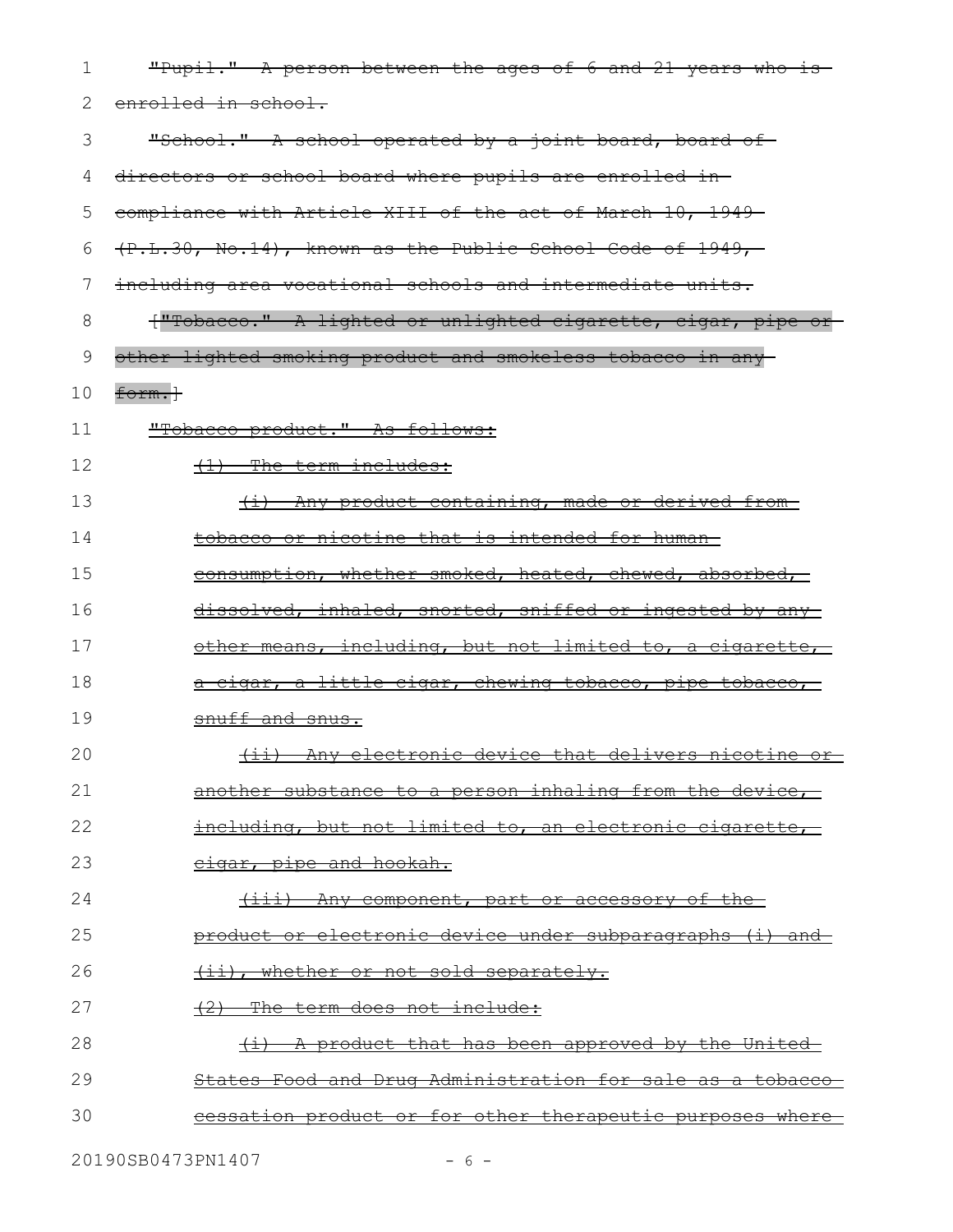the product is marketed and sold solely for such approved purpose. (ii) A device under paragraph (1)(ii) or (iii) if sold by a dispensary licensed under the act of April 17, 2016 (P.L.84, No.16), known as the Medical Marijuana Act. Section 3. Section 301 heading and (a) of Title 53 are amended to read: § 301. Tobacco product.  $(a)$  General rule. -Except as set forth in subsection  $(b)$ , the provisions of 18 Pa.C.S. § 6305 (relating to sale of tobacco products) shall preempt and supersede any local ordinance or rule concerning the subject matter of 18 Pa.C.S. § 6305 and of section 206-A of the act of April 9, 1929  $(P.L.343, No.176)$ , known as The Fiscal Code.  $* * *$ Section 4. Repeals are as follows: (1) The General Assembly declares that the repeal under paragraph (2) is necessary to effectuate the amendment or addition of 18 Pa.C.S. § 6306.1(a), (a.1), (a.2) and (c.1). (2) Section 3.5 of the act of April 27, 1927 (P.L.465, No.299), referred to as the Fire and Panic Act, is repealed. Section 5. This act shall take effect in 60 days. SECTION 1. SECTION 6305 HEADING, (A)(4), (A.1), (F)(1)(I)(D) **<--** AND (K) OF TITLE 18 OF THE PENNSYLVANIA CONSOLIDATED STATUTES ARE AMENDED TO READ: § 6305. SALE OF TOBACCO PRODUCTS. (A) OFFENSE DEFINED.--EXCEPT AS SET FORTH IN SUBSECTION (F), A PERSON IS GUILTY OF A SUMMARY OFFENSE IF THE PERSON: \* \* \* (4) LOCATES OR PLACES A [TOBACCO] VENDING MACHINE 20190SB0473PN1407 - 7 -1 2 3 4 5 6 7 8 9 10 11 12 13 14 15 16 17 18 19 20 21 22 23 24 25 26 27 28 29 30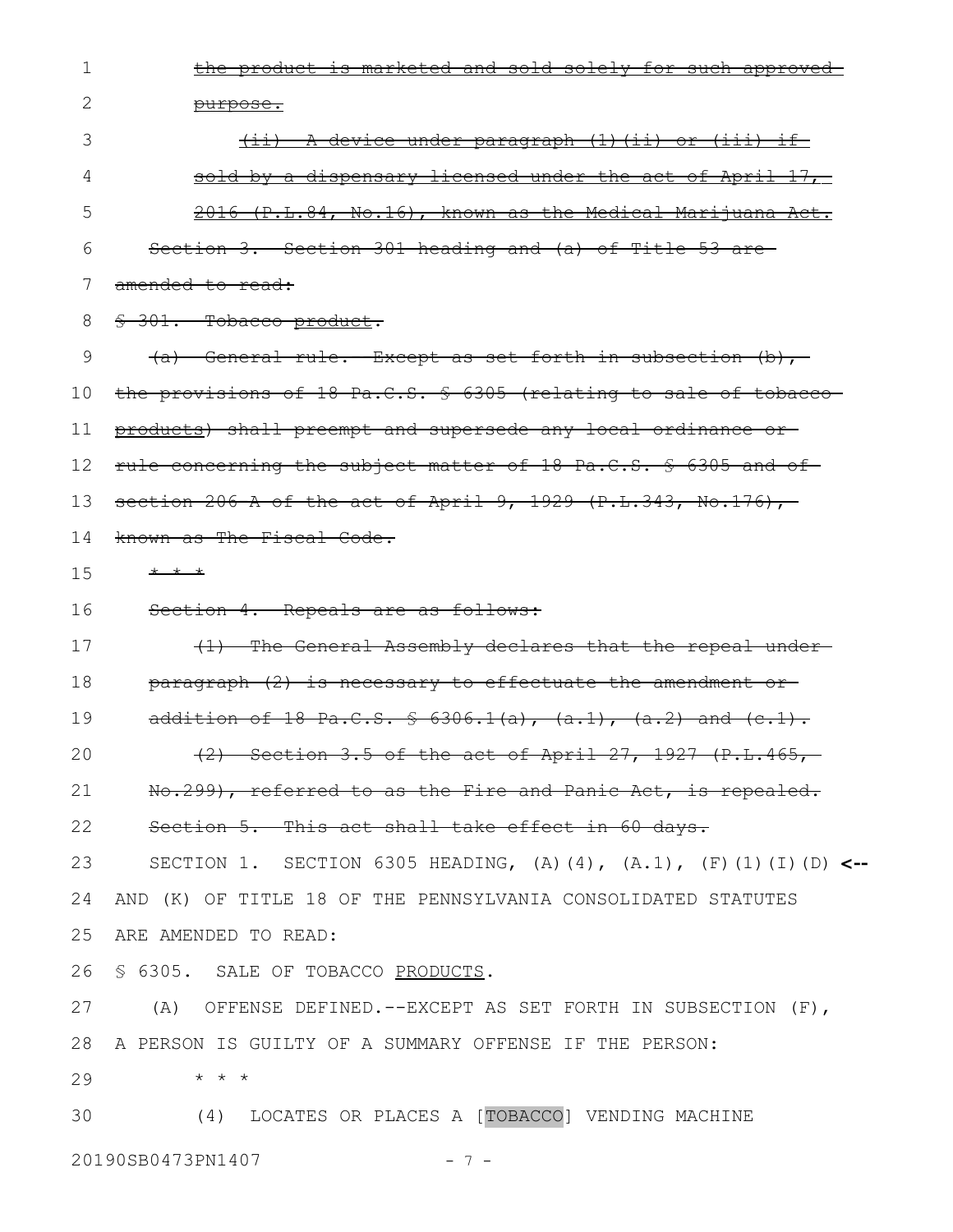CONTAINING A TOBACCO PRODUCT IN A LOCATION ACCESSIBLE TO 1

MINORS; 2

\* \* \* 3

(A.1) PURCHASE.--A MINOR IS GUILTY OF A SUMMARY OFFENSE IF THE MINOR: 4 5

(1) PURCHASES OR ATTEMPTS TO PURCHASE A TOBACCO PRODUCT; OR 6 7

(2) KNOWINGLY FALSELY REPRESENTS HIMSELF TO BE AT LEAST [18] 21 YEARS OF AGE OR IF THE MINOR IS A MEMBER OF THE ACTIVE OR RESERVE COMPONENTS OF ANY BRANCH OR UNIT OF THE ARMED FORCES OF THE UNITED STATES OR A VETERAN WHO RECEIVED AN HONORABLE DISCHARGE FROM ANY BRANCH OR UNIT OF THE ACTIVE OR RESERVE COMPONENTS OF THE ARMED FORCES OF THE UNITED STATES, AT LEAST 18 YEARS OF AGE TO A PERSON FOR THE PURPOSE OF PURCHASING OR RECEIVING A TOBACCO PRODUCT. 8 9 10 11 12 13 14 15

\* \* \* 16

18

23

(F) EXCEPTIONS.-- 17

(1) THE FOLLOWING AFFIRMATIVE DEFENSE IS AVAILABLE:

(I) IT IS AN AFFIRMATIVE DEFENSE FOR A RETAILER TO AN OFFENSE UNDER SUBSECTION (A)(1) AND (2) THAT, PRIOR TO THE DATE OF THE ALLEGED VIOLATION, THE RETAILER HAS COMPLIED WITH ALL OF THE FOLLOWING: 19 20 21 22

\* \* \*

(D) TRAINED ALL EMPLOYEES SELLING TOBACCO PRODUCTS TO VERIFY THAT THE PURCHASER IS AT LEAST [18] 21 YEARS OF AGE OR IF THE MINOR IS A MEMBER OF THE ACTIVE OR RESERVE COMPONENTS OF ANY BRANCH OR UNIT OF THE ARMED FORCES OF THE UNITED STATES OR A VETERAN WHO RECEIVED AN HONORABLE DISCHARGE FROM ANY BRANCH OR UNIT OF THE ACTIVE OR RESERVE COMPONENTS OF 24 25 26 27 28 29 30

20190SB0473PN1407 - 8 -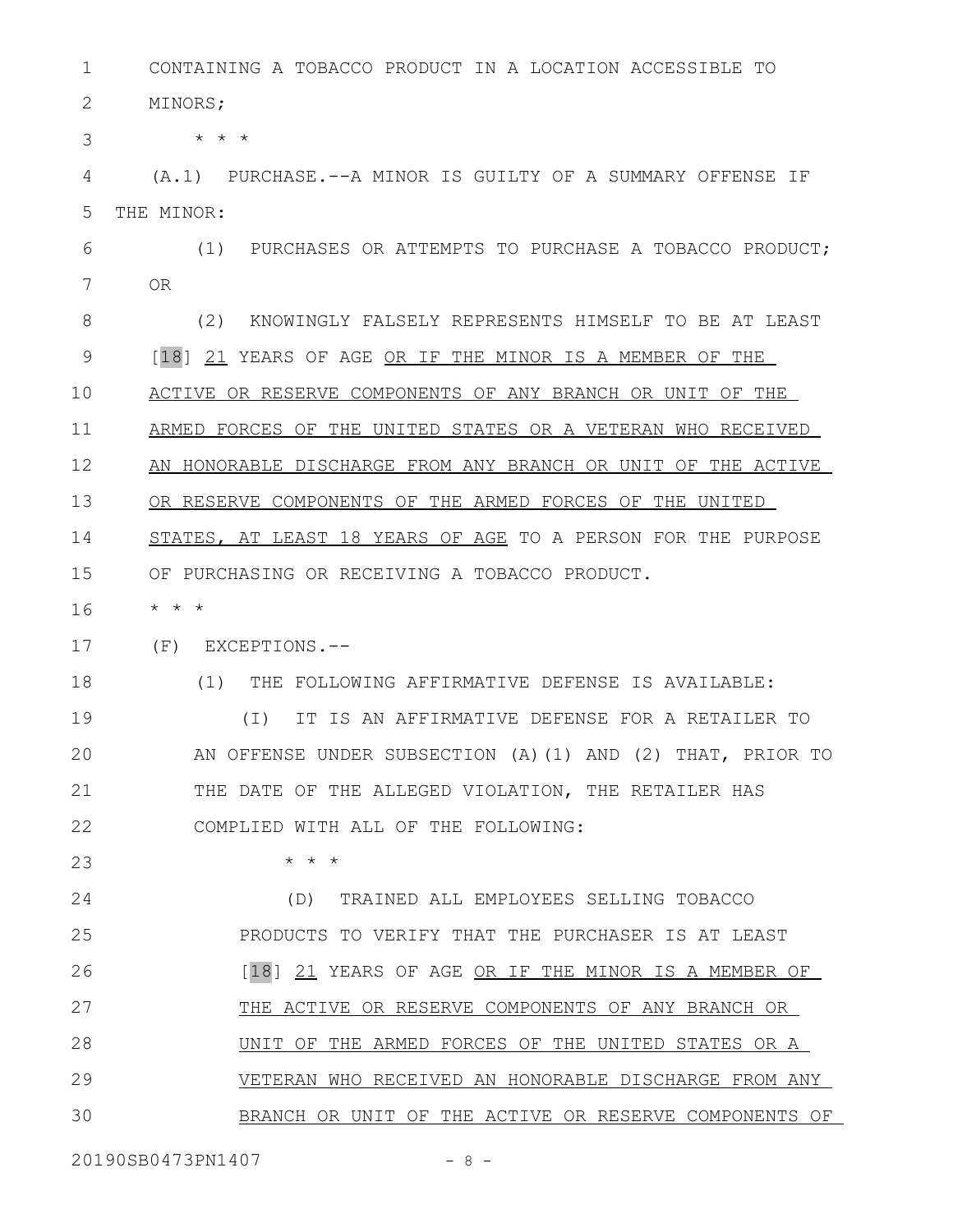THE ARMED FORCES OF THE UNITED STATES, AT LEAST 18 YEARS OF AGE BEFORE SELLING TOBACCO PRODUCTS;  $\star$   $\hspace{0.1cm} \star$   $\hspace{0.1cm} \star$ (K) DEFINITIONS.--AS USED IN THIS SECTION, THE FOLLOWING WORDS AND PHRASES SHALL HAVE THE MEANINGS GIVEN TO THEM IN THIS SUBSECTION: 1 2 3 4 5 6

"CIGARETTE." A ROLL FOR SMOKING MADE WHOLLY OR IN PART OF TOBACCO, IRRESPECTIVE OF SIZE OR SHAPE AND WHETHER OR NOT THE TOBACCO IS FLAVORED, ADULTERATED OR MIXED WITH ANY OTHER INGREDIENT, THE WRAPPER OR COVER OF WHICH IS MADE OF PAPER OR OTHER SUBSTANCE OR MATERIAL EXCEPT TOBACCO. THE TERM DOES NOT 12 INCLUDE A CIGAR. 7 8 9 10 11

"CIGARETTE LICENSE." A LICENSE ISSUED UNDER SECTION 203-A OR 213-A OF THE ACT OF APRIL 9, 1929 (P.L.343, NO.176), KNOWN AS THE FISCAL CODE. 13 14 15

"DEPARTMENT." THE DEPARTMENT OF REVENUE OF THE COMMONWEALTH. "ELECTRONIC CIGARETTE." AN ELECTRONIC DEVICE THAT DELIVERS NICOTINE OR OTHER SUBSTANCES THROUGH VAPORIZATION AND 16 17 18

INHALATION. 19

"ELECTRONIC NICOTINE DELIVERY SYSTEM" OR "ENDS." A PRODUCT OR DEVICE USED, INTENDED FOR USE OR DESIGNED FOR THE PURPOSE OF INGESTING A NICOTINE PRODUCT. THE TERM INCLUDES AN ELECTRONIC 23 CIGARETTE. 20 21 22

"MINOR." [AN] AS FOLLOWS: 24

(1) EXCEPT AS PROVIDED UNDER PARAGRAPH (2), AN INDIVIDUAL UNDER [18] 21 YEARS OF AGE. 25 26

(2) A MEMBER OF THE ACTIVE OR RESERVE COMPONENTS OF ANY 27

BRANCH OR UNIT OF THE ARMED FORCES OF THE UNITED STATES UNDER 28

18 YEARS OF AGE OR A VETERAN WHO RECEIVED AN HONORABLE 29

DISCHARGE FROM ANY BRANCH OR UNIT OF THE ACTIVE OR RESERVE 30

20190SB0473PN1407 - 9 -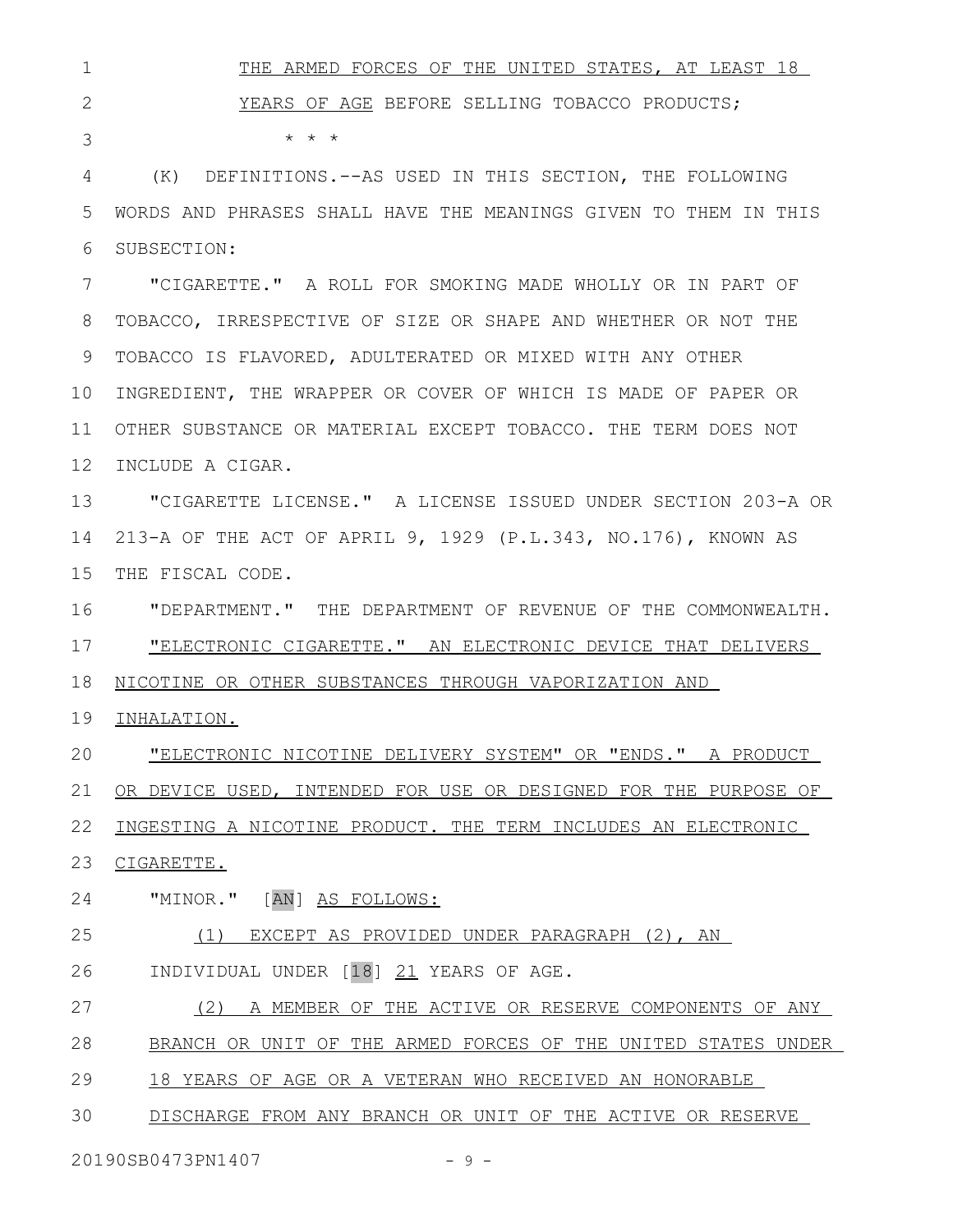COMPONENTS OF THE ARMED FORCES OF THE UNITED STATES UNDER 18 1

YEARS OF AGE. 2

"NICOTINE PRODUCT." A PRODUCT THAT CONTAINS OR CONSISTS OF NICOTINE IN A FORM THAT CAN BE INGESTED BY CHEWING, SMOKING, 3 4

INHALING OR ANY OTHER MEANS. 5

"PACK OF CIGARETTES." AS DEFINED IN SECTION 1201 OF THE ACT OF MARCH 4, 1971 (P.L.6, NO.2), KNOWN AS THE TAX REFORM CODE OF 1971. 6 7 8

"PIPE TOBACCO." ANY PRODUCT CONTAINING TOBACCO MADE 10 PRIMARILY FOR INDIVIDUAL CONSUMPTION THAT IS INTENDED TO BE SMOKED USING TOBACCO PARAPHERNALIA. 9 11

"RETAILER." A PERSON LICENSED UNDER SECTION 203-A OR 213-A OF THE ACT OF APRIL 9, 1929 (P.L.343, NO.176), KNOWN AS THE FISCAL CODE, OR OTHER LAWFUL RETAILER OF OTHER TOBACCO PRODUCTS. "SMOKELESS TOBACCO." ANY PRODUCT CONTAINING FINELY CUT, GROUND, POWDERED, BLENDED OR LEAF TOBACCO MADE PRIMARILY FOR INDIVIDUAL CONSUMPTION THAT IS INTENDED TO BE PLACED IN THE ORAL OR NASAL CAVITY AND NOT INTENDED TO BE SMOKED. THE TERM INCLUDES, BUT IS NOT LIMITED TO, CHEWING TOBACCO, DIPPING 20 TOBACCO AND SNUFF. 12 13 14 15 16 17 18 19

"TOBACCO PRODUCT." [A CIGARETTE, CIGAR, PIPE TOBACCO OR OTHER SMOKING TOBACCO PRODUCT OR SMOKELESS TOBACCO IN ANY FORM, MANUFACTURED FOR THE PURPOSE OF CONSUMPTION BY A PURCHASER, AND ANY CIGARETTE PAPER OR PRODUCT USED FOR SMOKING TOBACCO.] AS FOLLOWS: 21 22 23 24 25

26

(1) THE TERM INCLUDES:

(I) ANY PRODUCT CONTAINING, MADE OR DERIVED FROM TOBACCO OR NICOTINE THAT IS INTENDED FOR HUMAN 27 28

CONSUMPTION, WHETHER SMOKED, HEATED, CHEWED, ABSORBED, 29

DISSOLVED, INHALED, SNORTED, SNIFFED OR INGESTED BY ANY 30

20190SB0473PN1407 - 10 -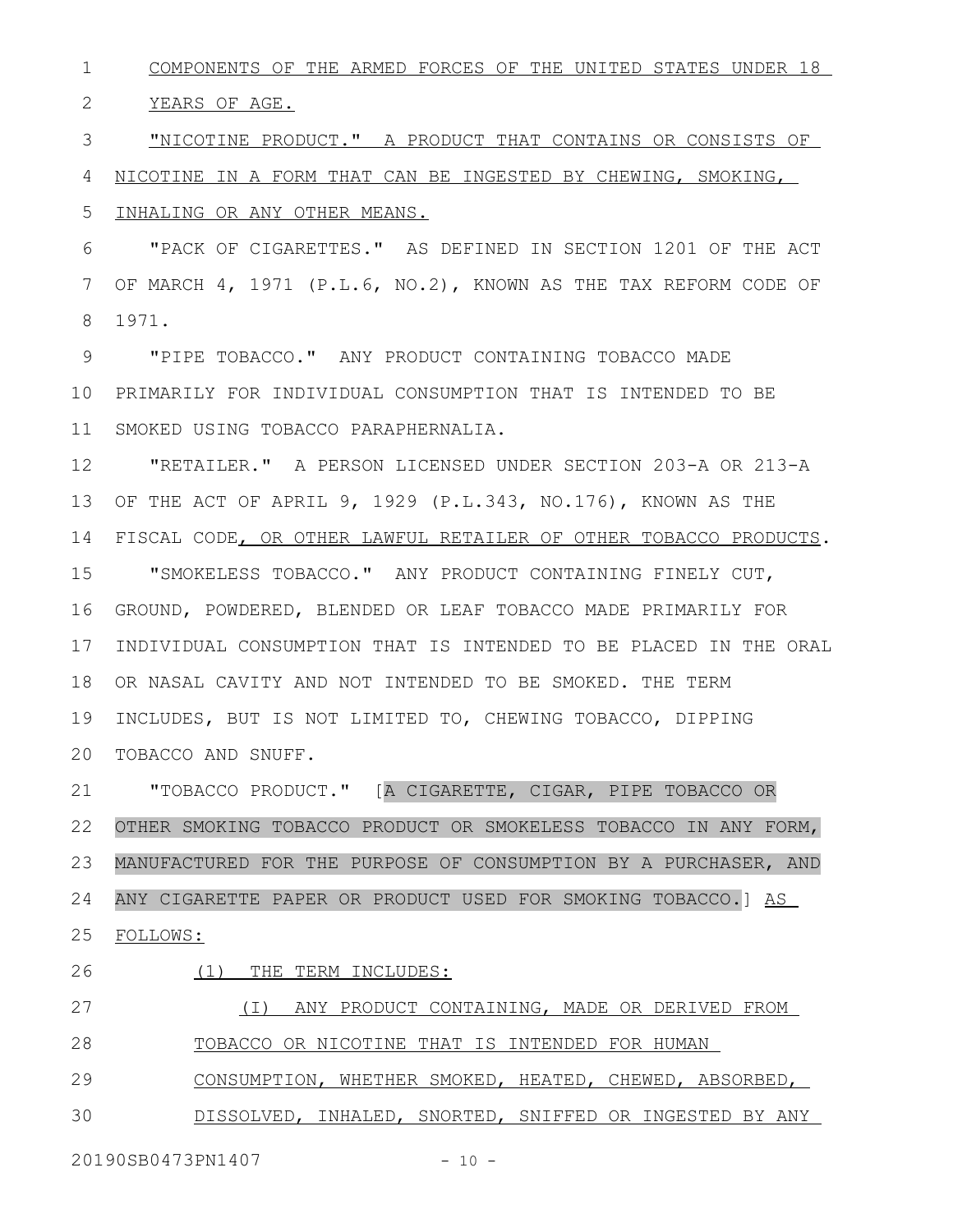| 1  | OTHER MEANS, INCLUDING, BUT NOT LIMITED TO, A CIGARETTE,     |
|----|--------------------------------------------------------------|
| 2  | A CIGAR, A LITTLE CIGAR, CHEWING TOBACCO, PIPE TOBACCO,      |
| 3  | SNUFF AND SNUS.                                              |
| 4  | (II) ANY ELECTRONIC DEVICE THAT DELIVERS NICOTINE OR         |
| 5  | ANOTHER SUBSTANCE TO A PERSON INHALING FROM THE DEVICE,      |
| 6  | INCLUDING, BUT NOT LIMITED TO, ELECTRONIC NICOTINE           |
| 7  | DELIVERY SYSTEMS, AN ELECTRONIC CIGARETTE, A CIGAR, A        |
| 8  | PIPE AND A HOOKAH.                                           |
| 9  | (III) ANY PRODUCT CONTAINING, MADE OR DERIVED FROM           |
| 10 | EITHER:                                                      |
| 11 | (A)<br>TOBACCO, WHETHER IN ITS NATURAL OR SYNTHETIC          |
| 12 | FORM; OR                                                     |
| 13 | (B)<br>NICOTINE, WHETHER IN ITS NATURAL OR                   |
| 14 | SYNTHETIC FORM, WHICH IS REGULATED BY THE UNITED             |
| 15 | STATES FOOD AND DRUG ADMINISTRATION AS A DEEMED              |
| 16 | TOBACCO PRODUCT.                                             |
| 17 | ANY COMPONENT, PART OR ACCESSORY OF THE PRODUCT<br>(TV)      |
| 18 | OR ELECTRONIC DEVICE UNDER SUBPARAGRAPHS (I), (II) AND       |
| 19 | (III), WHETHER OR NOT SOLD SEPARATELY.                       |
| 20 | THE TERM DOES NOT INCLUDE:<br>(2)                            |
| 21 | A PRODUCT THAT HAS BEEN APPROVED BY THE UNITED<br>$(\top)$   |
| 22 | STATES FOOD AND DRUG ADMINISTRATION FOR SALE AS A TOBACCO    |
| 23 | CESSATION PRODUCT OR FOR OTHER THERAPEUTIC PURPOSES WHERE    |
| 24 | THE PRODUCT IS MARKETED AND SOLD SOLELY FOR SUCH APPROVED    |
| 25 | PURPOSE, SO LONG AS THE PRODUCT IS NOT INHALED.              |
| 26 | A DEVICE UNDER PARAGRAPH (1)(II) OR (III) IF<br>(TI)         |
| 27 | SOLD BY A DISPENSARY LICENSED UNDER THE ACT OF APRIL 17,     |
| 28 | 2016 (P.L.84, NO.16), KNOWN AS THE MEDICAL MARIJUANA ACT.    |
| 29 | "TOBACCO VENDING MACHINE." A MECHANICAL OR ELECTRICAL DEVICE |
| 30 | FROM WHICH ONE OR MORE TOBACCO PRODUCTS ARE DISPENSED FOR A  |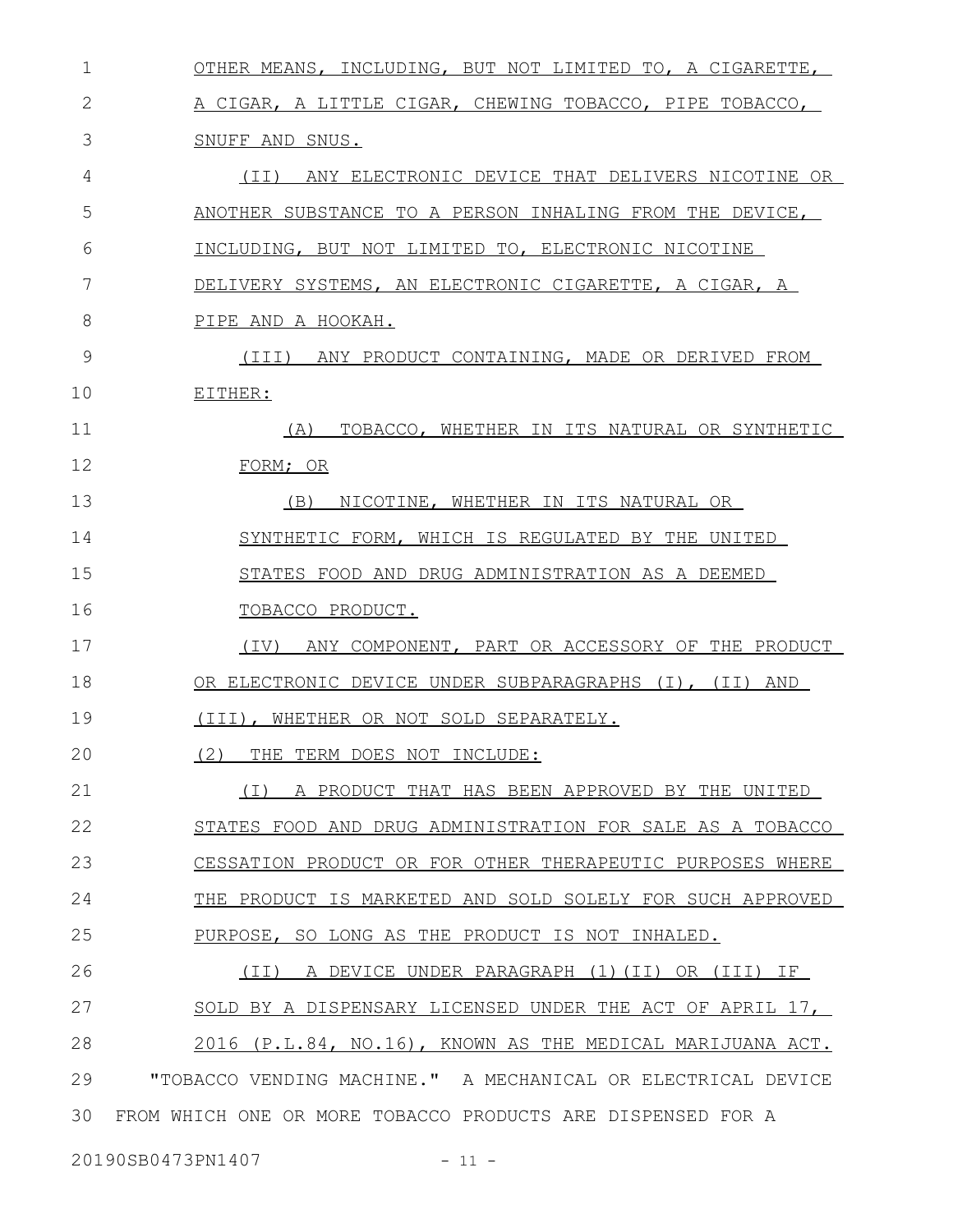CONSIDERATION. 1

SECTION 2. SECTION 6306.1 HEADING, (A) AND (D) OF TITLE 18 ARE AMENDED AND THE SECTION IS AMENDED BY ADDING SUBSECTIONS TO READ: 2 3 4

§ 6306.1. USE OF TOBACCO PRODUCTS IN SCHOOLS PROHIBITED. 5

(A) [OFFENSE DEFINED] PUPILS.--A PUPIL [WHO] COMMITS A 6

SUMMARY OFFENSE IF THE PUPIL POSSESSES OR USES [TOBACCO] A 7

TOBACCO PRODUCT: 8

- (1) IN A SCHOOL BUILDING[,]; 9
- (2) ON A SCHOOL BUS OR OTHER VEHICLE OWNED BY, LEASED BY OR UNDER THE CONTROL OF A SCHOOL DISTRICT; OR 10 11

(3) ON SCHOOL PROPERTY OWNED BY, LEASED BY OR UNDER THE CONTROL OF A SCHOOL DISTRICT [COMMITS A SUMMARY OFFENSE]. 12 13

(A.1) OTHER PERSONS.-- 14

 (1) ANY PERSON, OTHER THAN A PUPIL, COMMITS A SUMMARY OFFENSE IF THE PERSON USES A TOBACCO PRODUCT: 15 16

(I) IN A SCHOOL BUILDING; 17

(II) ON A SCHOOL BUS OR OTHER VEHICLE OWNED BY, 18

LEASED BY OR UNDER THE CONTROL OF A SCHOOL DISTRICT; OR 19

(III) ON SCHOOL PROPERTY OWNED BY, LEASED BY OR 20

UNDER THE CONTROL OF A SCHOOL DISTRICT. 21

(2) THE BOARD OF SCHOOL DIRECTORS MAY DESIGNATE CERTAIN AREAS ON PROPERTY OWNED BY, LEASED BY OR UNDER THE CONTROL OF 22 23

 THE SCHOOL DISTRICT WHERE TOBACCO PRODUCT USE BY PERSONS 24

OTHER THAN PUPILS IS PERMITTED. THE AREAS MUST BE NO LESS 25

THAN 50 FEET FROM SCHOOL BUILDINGS, STADIUMS OR BLEACHERS. 26

 $(A.2)$  POLICY.--27

(1) THE BOARD OF SCHOOL DIRECTORS SHALL ESTABLISH A 28

 POLICY TO ENFORCE THE PROHIBITION OF TOBACCO PRODUCT USE 29

UNDER THIS SECTION AND MAY FURTHER ESTABLISH POLICY RELATING 30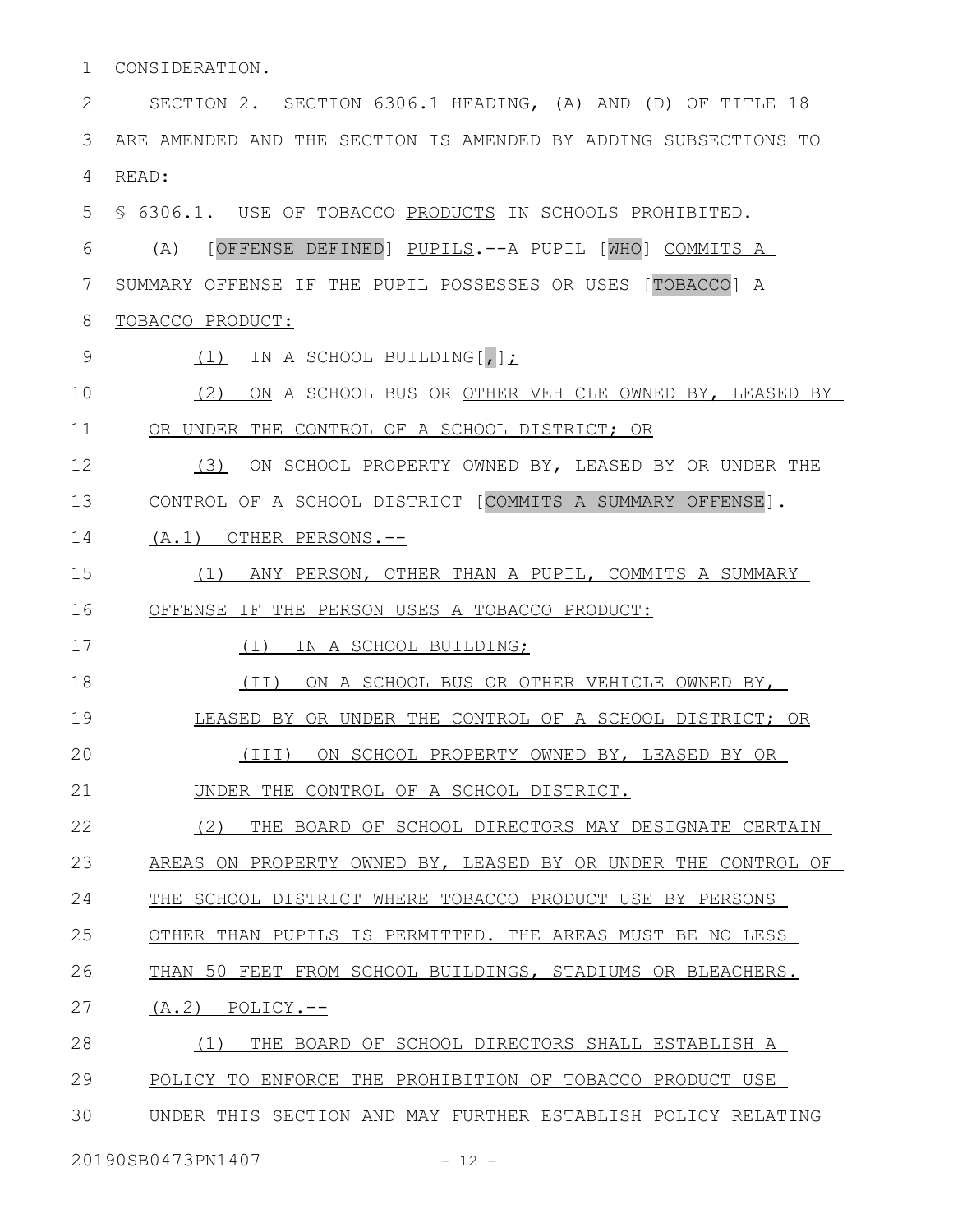TO TOBACCO PRODUCT USE AT SCHOOL-SPONSORED EVENTS THAT ARE 1

## HELD OFF SCHOOL PREMISES. 2

(2) THE BOARD OF SCHOOL DIRECTORS SHALL NOTIFY 3

EMPLOYEES, PUPILS AND PARENTS OF THE POLICY DEVELOPED IN 4

ACCORDANCE WITH PARAGRAPH (1) BY PUBLISHING THE INFORMATION 5

- IN A STUDENT HANDBOOK AND PARENT NEWSLETTER AND ON POSTERS OR 6
- OTHER EFFICIENT MEANS. 7
- \* \* \* 8

(C.1) PREEMPTION.--THIS SECTION PREEMPTS ANY MUNICIPAL 9

10 ORDINANCE OR SCHOOL BOARD REGULATION TO THE CONTRARY.

(D) DEFINITIONS.--AS USED IN THIS SECTION, THE FOLLOWING WORDS AND PHRASES SHALL HAVE THE MEANINGS GIVEN TO THEM IN THIS SUBSECTION: 11 12 13

"ELECTRONIC CIGARETTE." AN ELECTRONIC DEVICE THAT DELIVERS NICOTINE OR OTHER SUBSTANCES THROUGH VAPORIZATION AND 14 15

16 INHALATION.

"ELECTRONIC NICOTINE DELIVERY SYSTEM" OR "ENDS." A PRODUCT 17

OR DEVICE USED, INTENDED FOR USE OR DESIGNED FOR THE PURPOSE OF 18

INGESTING A NICOTINE PRODUCT. THE TERM INCLUDES AN ELECTRONIC 19

20 CIGARETTE.

"NICOTINE PRODUCT." A PRODUCT THAT CONTAINS OR CONSISTS OF 21

NICOTINE IN A FORM THAT CAN BE INGESTED BY CHEWING, SMOKING, 22

23 INHALING OR ANY OTHER MEANS.

"PUPIL." A PERSON BETWEEN THE AGES OF 6 AND 21 YEARS WHO IS ENROLLED IN SCHOOL. 24 25

"SCHOOL." A SCHOOL OPERATED BY A JOINT BOARD, BOARD OF DIRECTORS OR SCHOOL BOARD WHERE PUPILS ARE ENROLLED IN 27 COMPLIANCE WITH ARTICLE XIII OF THE ACT OF MARCH 10, 1949 28 (P.L.30, NO.14), KNOWN AS THE PUBLIC SCHOOL CODE OF 1949, 30 INCLUDING [AREA VOCATIONAL SCHOOLS AND INTERMEDIATE UNITS] A 26 29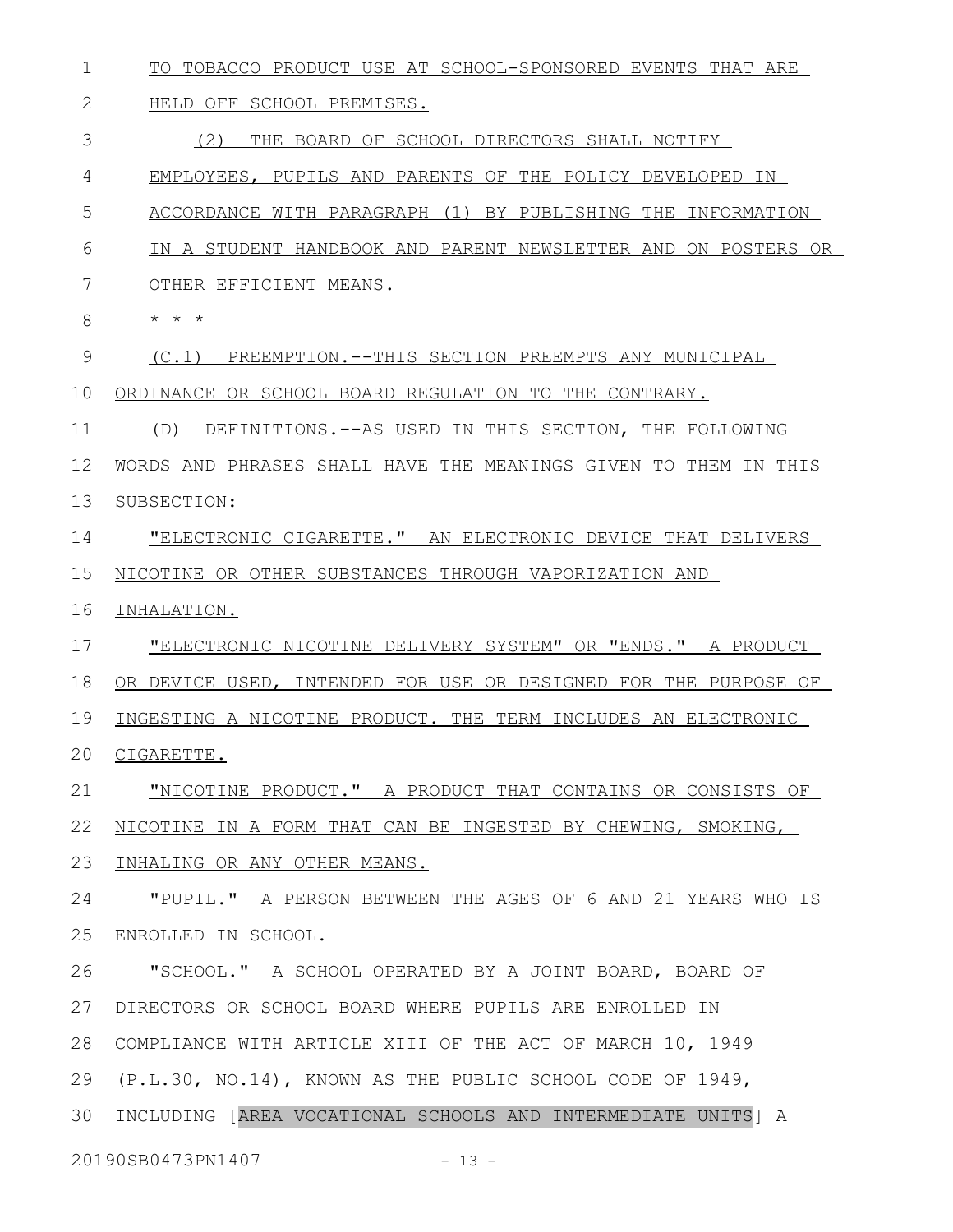| 1  | CAREER AND TECHNICAL SCHOOL, CHARTER SCHOOL AND INTERMEDIATE   |
|----|----------------------------------------------------------------|
| 2  | UNIT.                                                          |
| 3  | "TOBACCO PRODUCT." [A LIGHTED OR UNLIGHTED CIGARETTE, CIGAR,   |
| 4  | PIPE OR OTHER LIGHTED SMOKING PRODUCT AND SMOKELESS TOBACCO IN |
| 5  | ANY FORM. ] AS FOLLOWS:                                        |
| 6  | THE TERM INCLUDES:<br>(1)                                      |
| 7  | ( I )<br>ANY PRODUCT CONTAINING, MADE OR DERIVED FROM          |
| 8  | TOBACCO OR NICOTINE THAT IS INTENDED FOR HUMAN                 |
| 9  | CONSUMPTION, WHETHER SMOKED, HEATED, CHEWED, ABSORBED,         |
| 10 | DISSOLVED, INHALED, SNORTED, SNIFFED OR INGESTED BY ANY        |
| 11 | OTHER MEANS, INCLUDING, BUT NOT LIMITED TO, A CIGARETTE,       |
| 12 | A CIGAR, A LITTLE CIGAR, CHEWING TOBACCO, PIPE TOBACCO,        |
| 13 | SNUFF AND SNUS.                                                |
| 14 | (II) ANY ELECTRONIC DEVICE THAT DELIVERS NICOTINE OR           |
| 15 | ANOTHER SUBSTANCE TO A PERSON INHALING FROM THE DEVICE,        |
| 16 | INCLUDING, BUT NOT LIMITED TO, ELECTRONIC NICOTINE             |
| 17 | DELIVERY SYSTEMS, AN ELECTRONIC CIGARETTE, A CIGAR, A          |
| 18 | PIPE AND A HOOKAH.                                             |
| 19 | (III) ANY PRODUCT CONTAINING, MADE OR DERIVED FROM             |
| 20 | EITHER:                                                        |
| 21 | TOBACCO, WHETHER IN ITS NATURAL OR SYNTHETIC<br>(A)            |
| 22 | FORM; OR                                                       |
| 23 | (B)<br>NICOTINE, WHETHER IN ITS NATURAL OR                     |
| 24 | SYNTHETIC FORM, WHICH IS REGULATED BY THE UNITED               |
| 25 | STATES FOOD AND DRUG ADMINISTRATION AS A DEEMED                |
| 26 | TOBACCO PRODUCT.                                               |
| 27 | (IV)<br>ANY COMPONENT, PART OR ACCESSORY OF THE PRODUCT        |
| 28 | OR ELECTRONIC DEVICE UNDER SUBPARAGRAPHS (I), (II) AND         |
| 29 | (III), WHETHER OR NOT SOLD SEPARATELY.                         |
| 30 | (2)<br>THE TERM DOES NOT INCLUDE:                              |